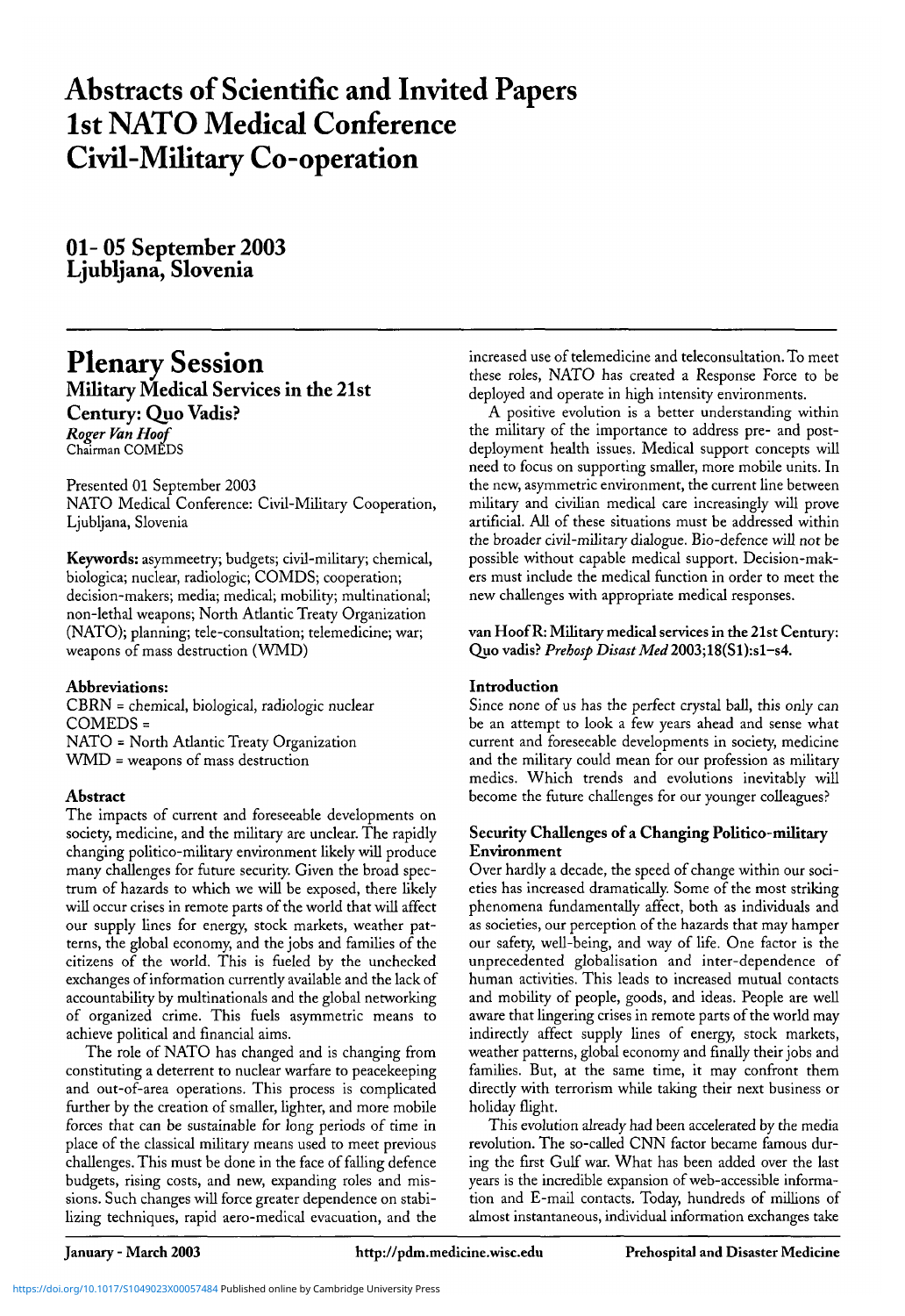place, without any state authority controlling this flow. This fact is an incredible factor of freedom, as well as an enormous risk factor. This is because the quality of the information can be quite poor, and that the mass magnitude of this medium can turn it into a real psycho shock wave, which is an identified prime terrorist goal. Let alone the so called "cyber attacks", which virtually can paralyse entire sectors of society. Defending against these hazards has become is a multi-billion dollar business.

Add to this the fact that there is a diagnosed "democratic deficit" in an increasing number of inter- and multinational organizations. This phenomenon is exacerbated by the lack of accountability for decisions taken by multinationals and by the global networking of organised crime.

All of these factors lead to a *de facto* decreasing influence by the individual States on the course of action in crucial domains, such as defence, finance, and even provision of welfare. At the same time, this situation increases the likelihood that relatively small states, or non-state actors, organizations, or groups of extremist use asymmetric means, in order to impose their political or financial aims on a global scale.

The sociological tact that aging western societies face growing immigration pressures, due to demographic evolutions, mainly in the south, fits in this anxiety model.

Sociologist predict increasing competition for shrinking natural resources, such as water and energy, will boost instability in ma|or parts of the globe. Even without further proliferation, some states in these regions are known to have wewapons of mass destruction (WMD) today.

While conventional war will remain the means of last resort to resolve inter-state confrontations, the majority of future conflicts will be asymmetrical. The rise of non-state threats is a tremendous problem for Western governments and militaries, because we are legally and behaviourally prepared to fight other legal-basis states. Furthermore, although the human suffering is the same, cynically, one could say that personnel casualties within typical four member families have greater society impact than in societies with a traditional demographic overflow. The reluctance within our western-type nations to cope with the inevitable casualties of conflict is a well-known weakness known worldwide. This makes terrorism using guerrillatype actions that cause large numbers of casualties the more attractive method for those who technically are in the underdog situation. Obviously, it has made it crucial to "win the media war". Media coverage now has a dramatic effect on public opinion, on the morale of troops, and finally, on political sustainability within worldwide coalitions.

## **How about NATO?**

The North Atlantic Treaty Organization (NATO) has spent decades in the so-called "Cold War era". This period was characterised by the mutual nuclear deterrent and a vast geographical spread of numerous army divisions along a static border. Nations had draft systems in place, so manpower was not a problem. Plans anticipated huge casualty rates in case of a major combat between these heavily armed and mechanised forces. The mutual nuclear deterrent, a predictable way to mutually assured destruction, worked.

Since the collapse of the former Warsaw Pact, which culminated in the fall of the Berlin Wall and the whole Iron Curtain, the strategic environment has changed dramatically. This period was followed by the NATO-led operations in the Balkans, which started in the early nineties and still are ongoing. This is the era of the Peace-Support Operations. Its characteristics are quite different from those in the preceeding era. After having agreed, or forced to agree by the multinational community to a peaceful end of a war situation, a multi-national force separates belligerents. They gradually evolve under military presence and political guidance towards a peaceful cohabitation. These ongoing peace-support operations continue, as a shared burden, whilst NATO Nations continue to downsize their post-Cold War Forces, and the Alliance will have expanded to twenty-six Nations. Yet, a new historical trend has profoundly changed the transatlantic Alliance, since the nine-eleven terrorist attacks on the United States. The NATO was focused on the state-centred threat and was not geared for non-state menaces.

In fact, last year's NATO summit in Prague set-out the new beacons for the NATO in the new security environment. It stated, "NATO needs the capability to field forces that can move quickly to wherever they are needed, and to be able to sustain operations over great distance, including in an environment in which they might be faced with biological, chemical, and/or nuclear weapons." This declaration ended the "out-of-area" debate in NATO. Now, the NATO is heading for out-of-area operations, starting with Afghanistan.

Key evolutions within this new approach are the creation of the NATO Response Force, which is designed to operate in a high intensity environment. It will be kept at short notice, will be sustainable on its own for at least 30 days, and will be able to draw on designated specialist capabilities, including NBCR defence.

A permanent matter of concern in NATO is the capability gap between the United States and its European Allies. This could lead to a *"de facto"* role for the US and coalitions of the willing in high intensity war fighting and a specialisation of European Nations in "mop-up operations".Indeed, the European Rapid Reaction Force is more oriented towards peace and stability operations around Europe.

#### **The Changing Military in Nations**

Now, many European Allies are creating smaller, lighter, more mobile Forces, which are sustainable over longer periods. The war in Iraq again demonstrated the increasing use of precision weapons, and a dramatic evolution towards network-centric warfare techniques. It also shows us that despite a quick dismantling of the classical military means of the adversary, keeping the peace in regions in which the population traditionally is armed, can pose a serious and costly challenge in both forces needed and casualties suffered.

In the end, what matters most in war, is what is in the mind of one's adversary. It is clear that asymmetric warfare is one aspect emerging from the superpower unbalance in classical conflict. Modern western technology created the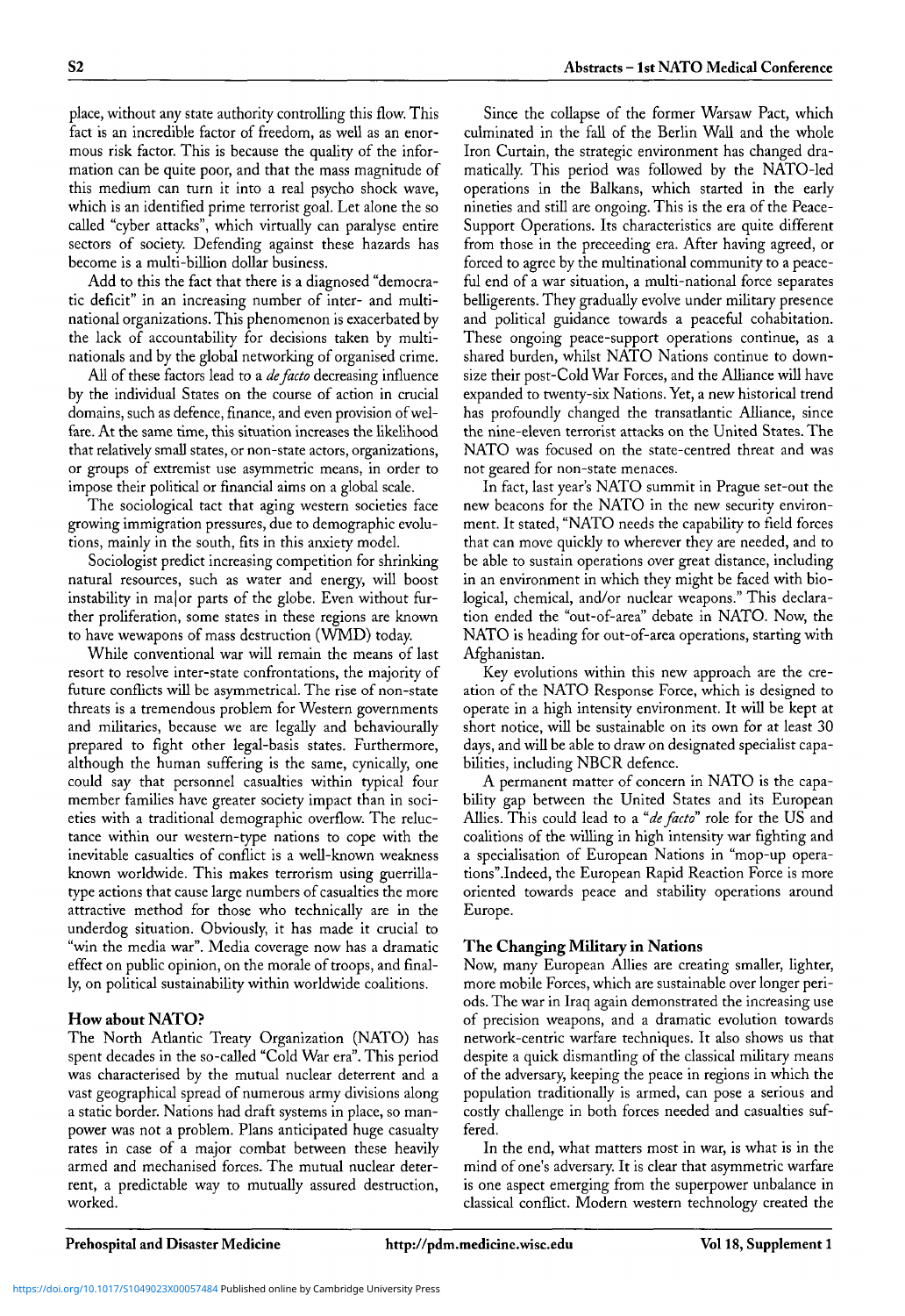intelligent weapon. Ironically, this million-dollar weapon also is to strike pre-emptively to destroy or deter so called "rogue states", but also terrorist groups of all kind. These groups easily recruit amid thousands of fanatic, frustrated, and religiously determined young people. Once "loaded" with some explosives, they become cheap and deadly accurate "intelligent, human bombs".

Our armed forces are faced with three pressures: (1) Falling defence budgets; (2) Rising costs of both equipment and personnel; and (3) Demands for more spending for increasing new roles and missions. The transition in most Nations to an all-volunteer force, has driven the manpower costs. Most armed forces have a massive shopping list for both new equipment and personnel, which far exceeds the available means. As a result, not all of these requirements can be met and harsh choices are to be made. For equipment, the choice might be cancellation or delays for new programmes and smaller orders. For military personnel, the result usually is over-stretch, longer periods away from home, shortages, and a greater willingness to substitute reserves and civilians.

Today, the individual casualty is a substantial loss for any deployed force. One consequence is that the pressure to improve the so-called "tooth-to-tail" ratio will ever increase. The ratio was one-to-one during the Cold War. For example, it is currently 70% in favour of non-combat support and infrastructure functions in the US Defense budget. It is precisely this trend to make logistics, medical, and general infrastructure pay more within shrinking defence budgets that pushes these support functions to adopt ever "lighter " and more flexible solutions. We also see the implementation of the civilian "just-in-time delivery" principle on military logistics. In civilian life, this has dramatically increased the number of trucks on our roads and decreased the number of warehouses. Thus, the trend to reduce the "logistics footprint" in operations continues. It also is the main driver behind options for out-sourcing; for example: third-party logistics support and off-the-shelf commercial solutions. 'So the "lean-and-mean" force, focused mainly on the combatant core business of the future is coming up quickly.

This evolution pushes medical support further on the road of stabilising techniques and consequent, early aeromedical evacuation. Medical support installations providing the comprehensive package of specialist care in theatre will become ever more rare an asset. They increasingly will be found in modular and containerized, task-tailored formats on board of support ships or as host nation support facilities in adjacent counties.

In the civilian sector, rationalisation through automation often is the option. Ultimately, the question of the replacement for some of combat functions by remotely controlled drones and robots comes nearer.

## **The Changing Medical Profession**

In civilian health care, ever more emphasis is put on preventive action in order to reduce morbidity as a whole. Great effort is performed to restore social functionality of the individual patient. Budgetary pressure will continue to promote new techniques, which should produce more out-patient care and shorten hospitalisation periods. A well-established emergency care system continues to enhance its responsiveness, even in remote areas. Helicopter evacuation and emergency intervention care teams bringing advanced trauma support techniques to the spot of the traffic accident are a quite common standard in most of our Nations.

Telemedicine and tele-consulting techniques as well as medical data transmission continue to develop. These means offer "off-the-shelf solutions" for situations in which scarce medical staffs should be engaged in more cost-efficient ways. Although still considered as inadequate by many, civilian authorities recently have made efforts to enhance the responsiveness of the civilian medical infrastructure in dealing with the potential consequences of WMD.

#### **What Does It Mean for Medical Services?**

The inevitable trend to do more with less is likely to continue. At the same time, society, the operational commander, and the individual soldier and his family expect nothing less than the top performance to reduce the number and the consequences of casualties. Senior medical staffs must continue to make the case for their function. This must be done in an environment in which budget constraints boost interservice competition and concurrence amongst functions.

Military decision-makers, quite naturally, tend to minimise health and medical support matters, especially in the planning phase of operations. Taking into account that casualties mean some degree of defeat or failure, and that medical support installations are a considerable logistical burden to move and support, operational planners generally tend to see things too optimistically.

A positive evolution is a better understanding within the military of the importance to address pre- and postdeployment health issues. Preventive and post-deployment reconnaissance and screening can substantially reduce both the occurrence and consequences of deployment-related health issues. The myth of the young, healthy, well-trained, and invulnerable fighter has vanished in favour of a more prudent approach of preventive health and veteran issues. Medical support concepts will need to focus ever more on supporting smaller, more mobile units, equipped with greater precision firepower. This might imply the need to push forward life-saving techniques to smaller units levels, especially in Special Forces type of operations. It will speed up the debate of which medical, paramedical, and nonmedical personnel should be trained and equipped to perform which medical life-saving acts in operational crises situations.

In the new, asymmetric environment, the current clear-cut line between military and civilian medical care increasingly will prove artificial: Press and interpreters accompanying troops, urban warfare in a chaotic civilian environment, guerrilla-type suicide attacks on troops in such an environment must be anticipated. Co-ordination with non=governmental organizations (NGOs) in the post-conflict environment will be required. The potential for bio-attacks on troops and civilians in a "mixed environment", and how a restriction-of-movement policy would affect the overall sanitary situation. All of